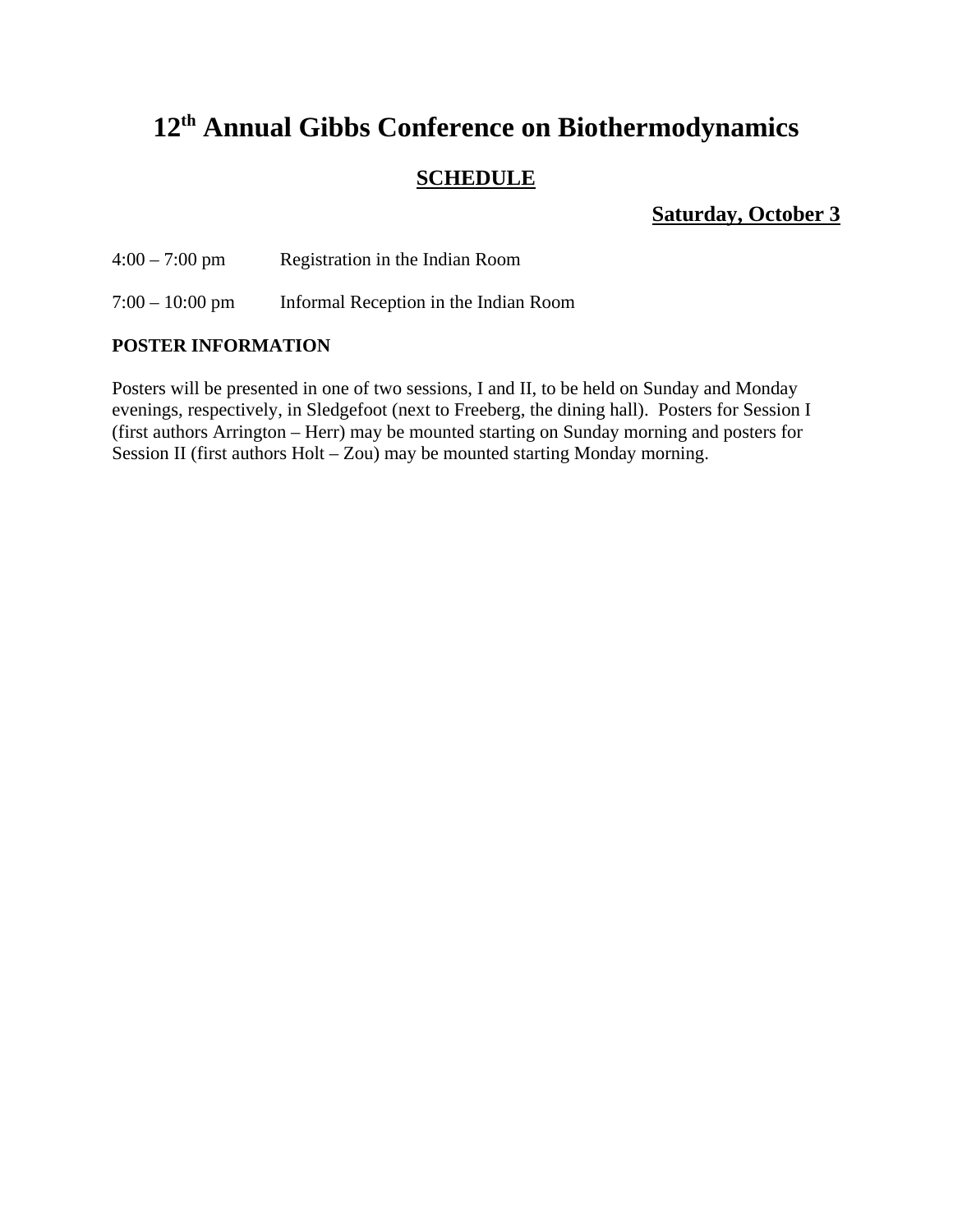## **Sunday, October 4**

7:00 am Breakfast, Freeberg Hall

### **KEYNOTE ADDRESS**

- 8:30-9:30 **David Draper** (Johns Hopkins University) *Folding RNA Tertiary Structure*
- 9:30 Refreshments

## **SESSION I: NUCLEIC ACIDS**

Moderator: Stephen Edgcomb

- 10:00-10:35 **Luis Marky** (University of Nebraska) *Hydration Effects in the Incorporation of W-C Base Pairs, Bulges and Mismatches in Short DNA Duplexes*
- 10:40-10:55 **Thomas Gluick** (Johns Hopkins University) *Can RNAs be Stressed Out? The Use of Osmolytes to Distinguish Secondary from Tertiary Structure*
- 11:00-11:15 **D. Jeremy Williams** (Washington University) *Unrestrained Stochastic Dynamics Simulations of the UUGG Tetraloop Using an Implicit Solvation Model*
- 11:20-11:55 **James Williamson** (Scripps Research Institute) *Kinetic Intermediates in RNA Folding*
- 12:00 1:00 Lunch, Freeberg Hall

### **SESSION II: BINDING & LINKAGE**

Moderator: Olav Jaren

- 3:00-3:35 **Tomasz Heyduk** (St. Louis University) <sup>σ</sup>*70 Subunit of E. coli RNA Polymerase: Interactions Involved in Promoter Melting*
- 3:40-3:55 **Catherine Falcon** (Rice University) *Alteration of Lactose Repressor Function Upon Mutation Within the Hinge Region*
- 4:00 Refreshments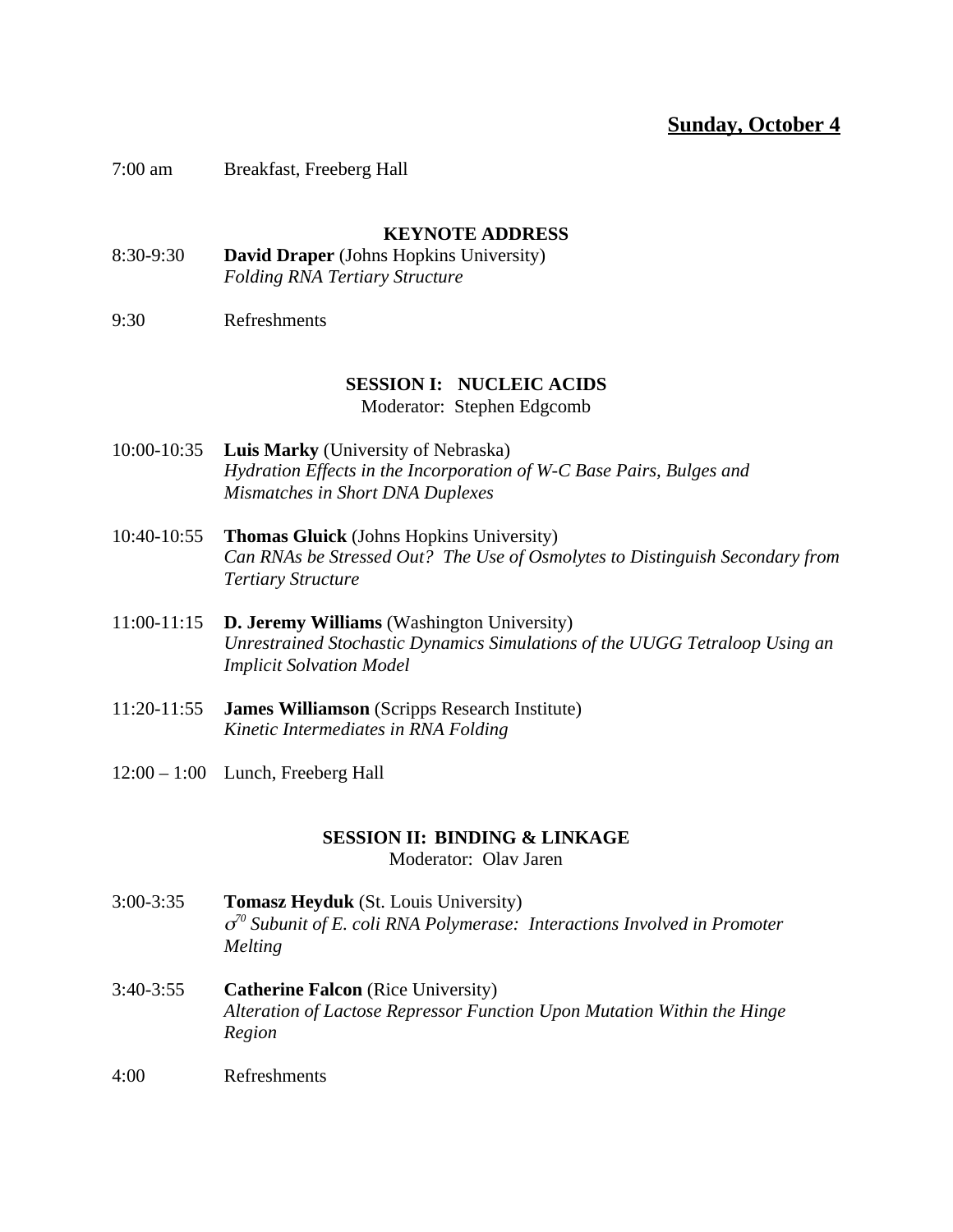- 4:30-4:45 **Paul Darling** (Washington University) *Energetics of Subunit Dimerization and Right Operator Binding by Bacteriophage* λ *cro Repressor*
- 4:50-5:25 **Michael Gilson** (Center for Advanced Research in Biotechnology) *Theory and modeling of protonation equilibria in proteins*
- 6:30 Dinner
- 8:00 10:00 **POSTER SESSION I & REFRESHMENTS** Sledgefoot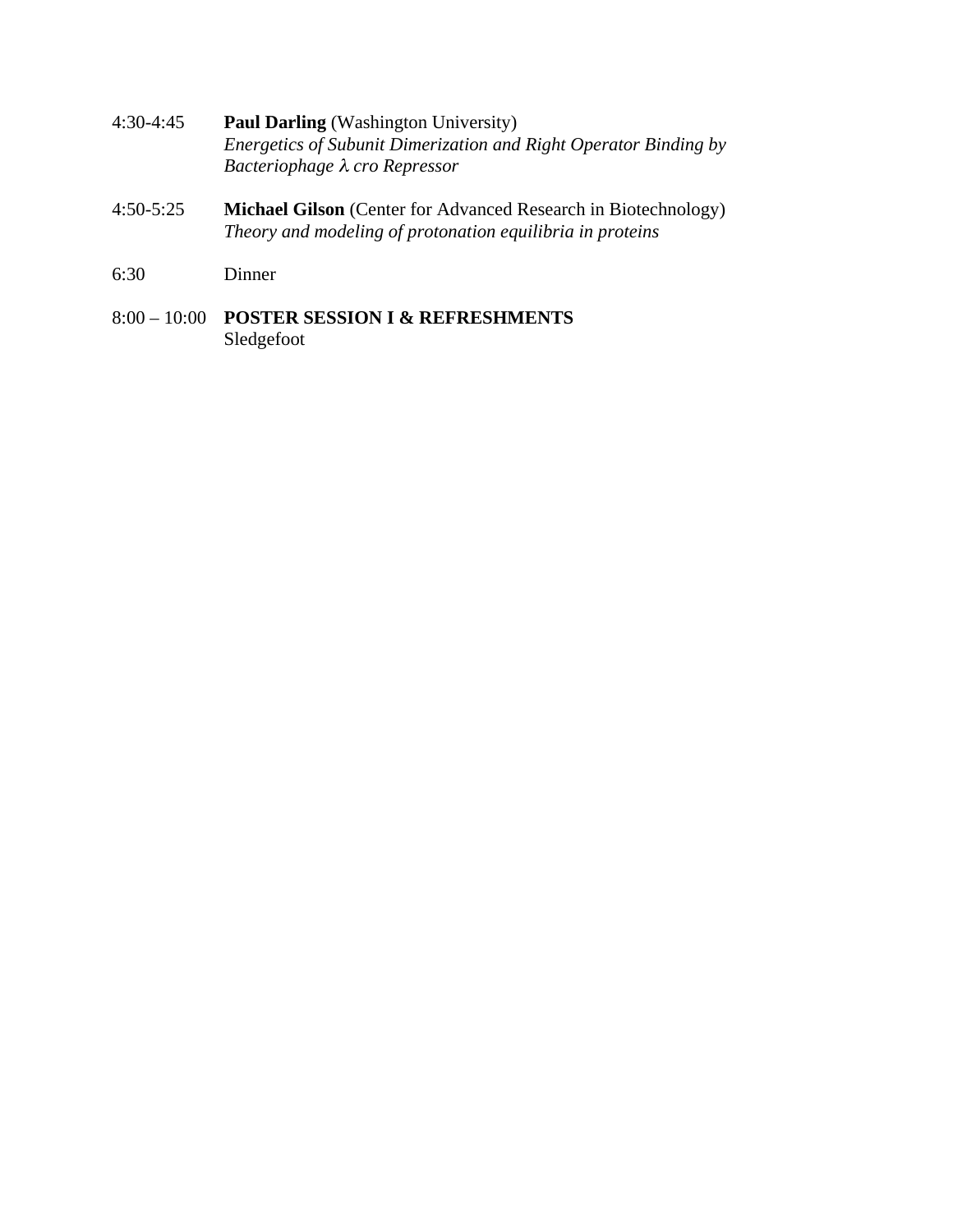## **Monday, October 5**

### 7:00 Breakfast, Freeberg Hall

## **SESSION III:NUCLEIC ACID INTERACTIONS**

Moderator: Rosemary Marques

- 8:30-9:05 **Kathleen Hall** (Washington University) *Describing RNA:Protein Interactions with Thermodynamics and Dynamics*
- 9:10-9:25 **Alexander Kozlov** (Washington University) *The Large Negative Heat Capacity Change for E. coli SSB Tetramer Binding to dA(pA)34 is Due to Adenine Base Stacking*
- 9:30 Refreshments
- 10:00-10:35 **John Shriver** (Southern Illinois University) *The Role of Surface Residues in Defining the Stability and DNA-Binding of Sac7D*
- 10:40-10:55 **Karen Tang** (University of Minnesota) *Cosolvent and Water Concentrations at Protein and DNA Surfaces: What do Preferential Interaction Measurements Tell Us?*
- 11:00-11:35 **Robert Clegg** (University of Illinois at Urbana-Champaign) *The Helix-Coil Transition of DNA Duplexes and Hairpins Observed by Multiple Fluorescence Parameters*
- 12:00 1:00 Lunch, Freeberg Hall

### **SESSION IV:MOLECULAR RECOGNITION** Moderator: Beth Beadle

- 3:00-3:35 **Gabriel Waksman** (Washington University) *Structure-Function Relationship Studies of SH2 Domains*
- 3:40-3:55 **Christian Castro** (Baylor University) *Thermodynamics of Coformycin Binding to Bovine Adenosine Deaminase: Evidence for a Global Conformational Change in the Enzyme Upon Binding the Transition State Analog*
- 4:00 Refreshments
- 4:30-5:05 **David Cistola** (Washington University) *Thermodynamics by NMR: Site-Specific Binding in an (Un)Cooperative System*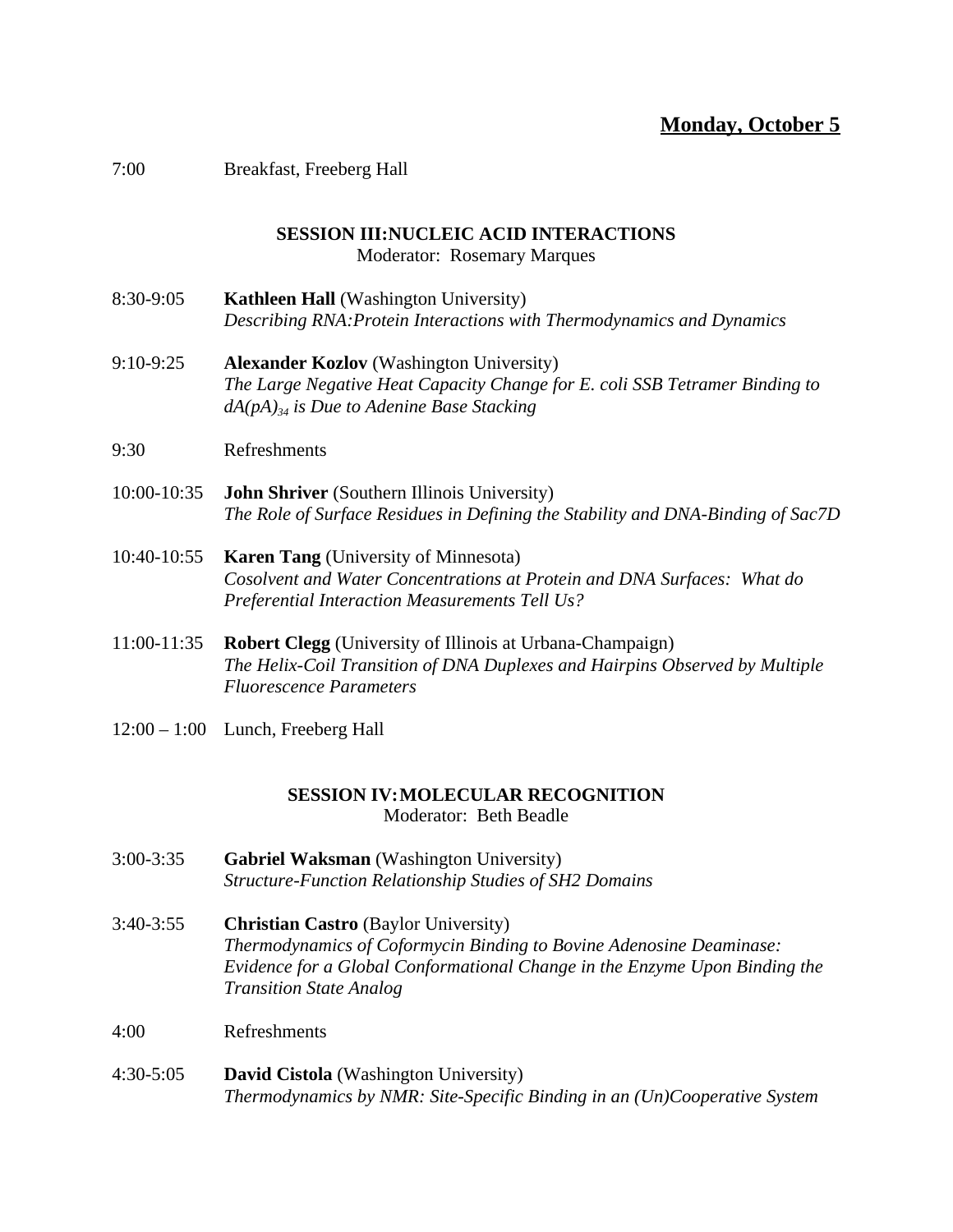- 5:10-5:25 **Margarida Bastos** (University of Porto, Portugal) *Ligand Binding Equilibria Between Monoalcohols and* α*-Cyclodextrin in a Glycerol/Water Media*
- 5:30-5:55 **Philip Bevilacqua** (Pennsylvania State University) *Identification of ultrastable RNA tetraloops by in vitro selection based on thermodynamic stability (ISBOTS)*
- 6:30 Dinner, Freeberg Hall
- 8:00 10:00 **POSTER SESSION II & REFRESHMENTS** Sledgefoot